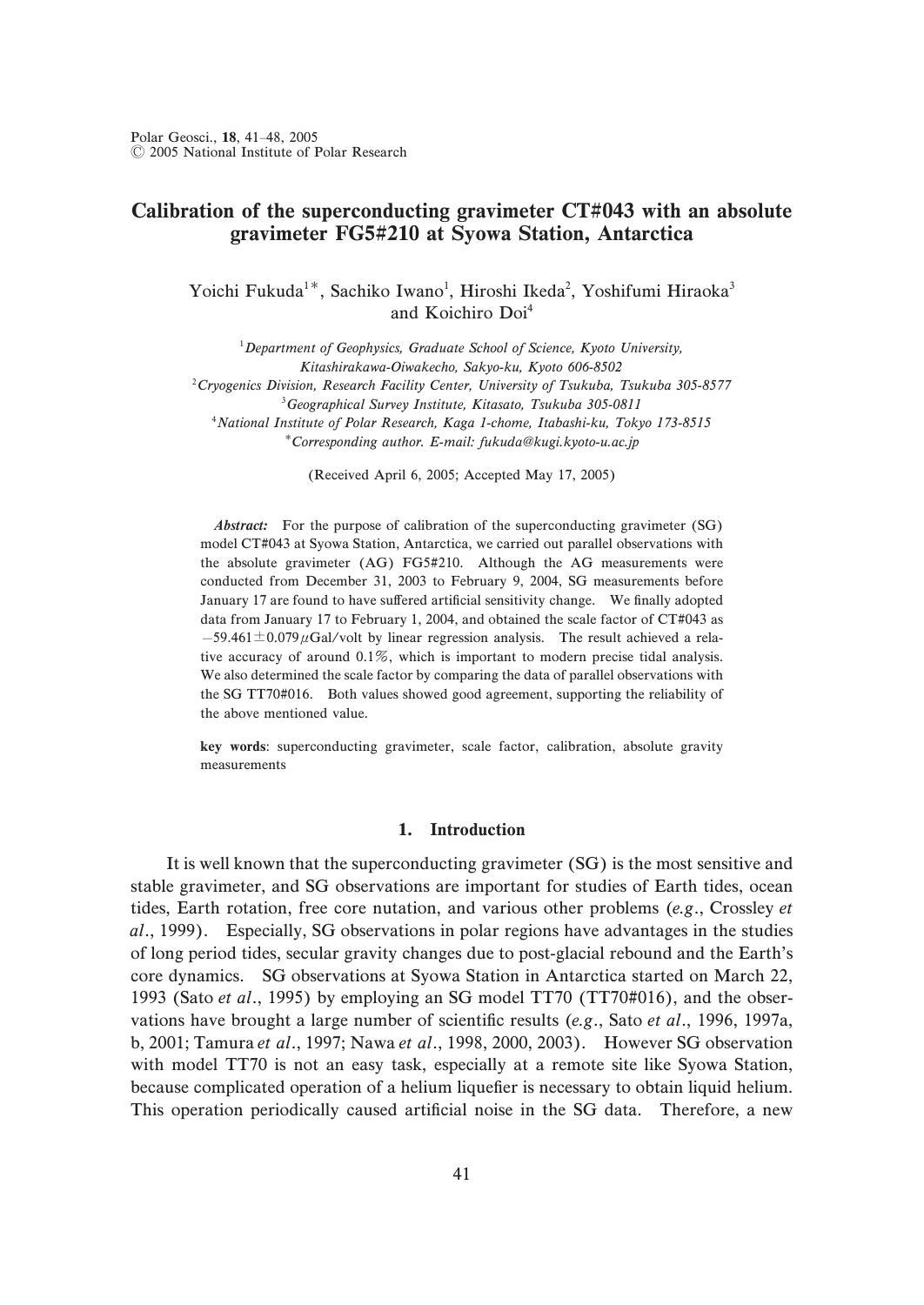type of SG (CT#043), which is much smaller than the model TT70 and has a  $4K$ cryo-cooler to free us from complicated operation of the helium liquefier, was installed in March 2003 (Ikeda et al., 2004). After more than 6 months of parallel observations,  $TT70\#016$  was replaced with CT#043 in November 2003.

In spite of its high sensitivity and stability, SG is a relative gravimeter and requires calibration of a scale factor which transforms the SG output voltage signal to gravity acceleration. In order to utilize SG data for the today's precise Earth tide studies, a calibration factor with accuracy of  $0.1\%$  or better is required (e.g., Baker and Bos, 2001). So far, TT70#016 has been calibrated was carried out three times: once for one year registration of the LaCoste & Romberg gravimeter D73 in 1994 (Kanao and Sato, 1995; Sato et al., 1995); once for parallel observations with an absolute gravimeter (AG) FG5#104 in 1996 (Aoyama et al., 1997); and once for parallel observations with FG5#203 (Iwano et al., 2003) in 2001. Among these calibrations, Iwano et al.  $(2003)$ gave the most reliable value of  $-58.168 \mu$ Gal/volt with the relative accuracy of 0.10%. This value is commonly employed for the TT70#016 SG data analysis.

On the other hand, no direct calibration has been carried out for the new SG (CT  $\text{\#043}$  so far. A value estimated from parallel observations with TT70#016 was temporarily employed for the analyses. Therefore, urgent calibration with an absolute gravimeter was required. For the purpose of determining the scale factor of  $CT#043$  as well as detecting secular gravity change at Syowa Station, AG measurements were carried out from December 31, 2003 to February 9, 2004 with two FG5s, #203 and #210, by the 45th Japanese Antarctic Research Expedition (JARE-45) during 2003–2005.

In this paper, we first review the SG observations at Syowa Station and the AG measurements during JARE-45 briefly, and then report the calibration value of  $CT#043$ . determined by the AG measurements. We also compare the obtained value with those estimated from the parallel observation with  $TT70#016$ .

### 2. Observations

#### 2.1. SG observations

The SG observations at Syowa Station were conducted in the gravity observation hut (Shibuya, 1993; Shibuya et al., 2003). Figure 1 shows a sketch of the observation hut. There is a category "A" point of the International Absolute Gravity Basestation Network (IAGBN (A); Boedecker and Fritzer, 1986) on an isolated pier (AG pier) in the observation hut, and TT70#016 was placed on another isolated pier (SG pier) in the same observation hut. The initial installation of  $CT#043$  was conducted from the beginning of February to the end of March, 2003 (Ikeda et al., 2004). Then CT#043 was tentatively installed on the AG pier, and about 7 months (from April to October, 2003) of parallel observations with TT70#016 were conducted.

In November 2003, the observation with  $TT70\#016$  was terminated, and  $TT70\#016$ was removed from the SG pier. In December 2003,  $CT#043$  was moved to the SG pier for routine operation. The observation of  $CT#043$  on the SG pier started formally from December 28, 2003, and has been continuing until now. Figure 2 shows the schedule of the SG observations together with the AG measurements described in the following section.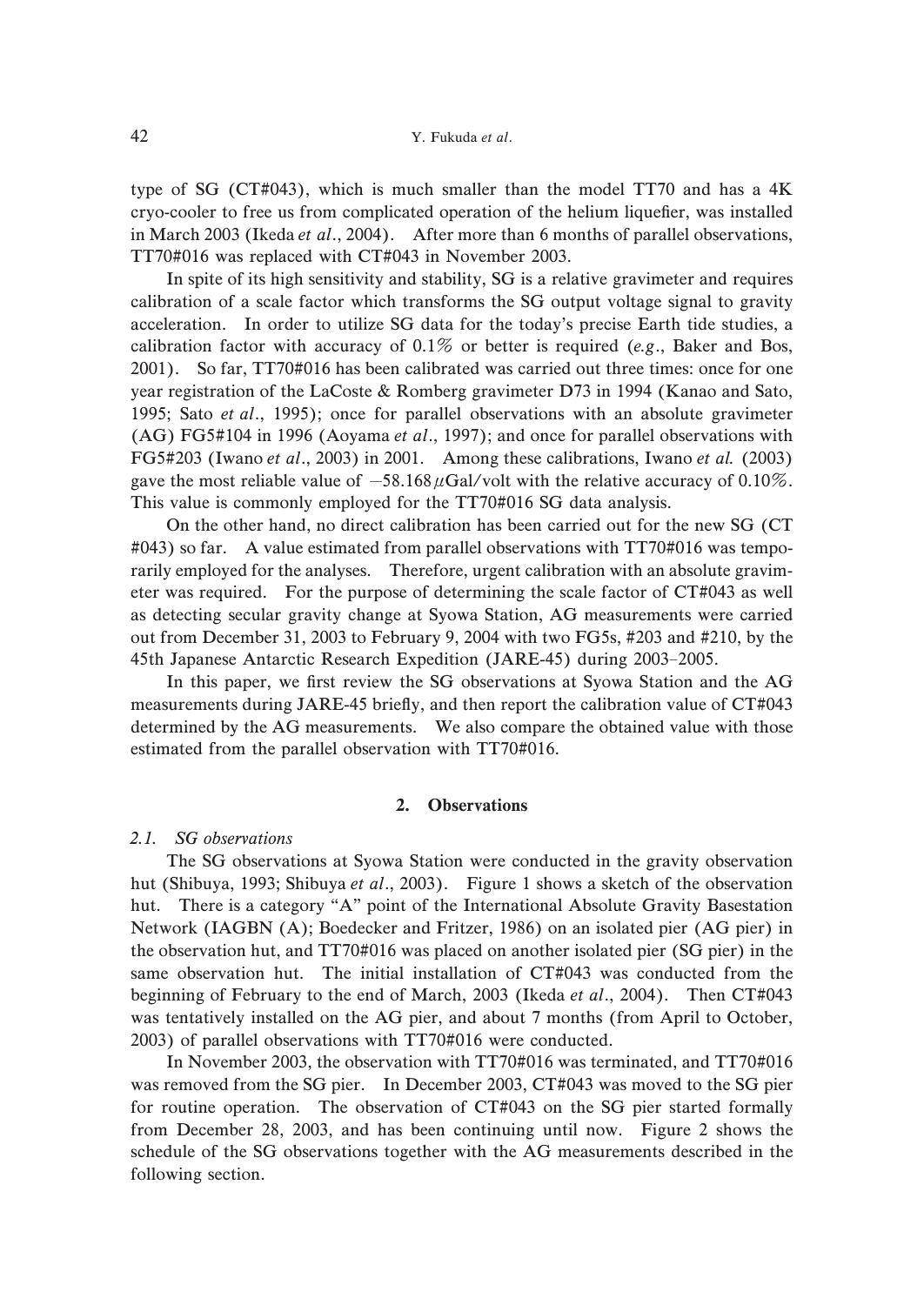

Fig. 1. Sketch of the gravity observation hut.



Fig. 2. Observation schedule in the gravity observation hut. Data of the dotted period were employed for the comparison between  $TT70#016$  and  $CT#043$ .

## 2.2. AG measurements

The AG measurements during JARE-45 were conducted in the gravity observation hut after the CT#043 was moved to the SG pier. There is one more isolated pier (spare pier) in the gravity hut for general purposes. In parallel with CT#043 observations, we placed two AGs in the gravity hut so that FG5#203 occupied the AG pier and FG5#210 occupied the spare pier. The occupied AGs were exchanged with each other on Janu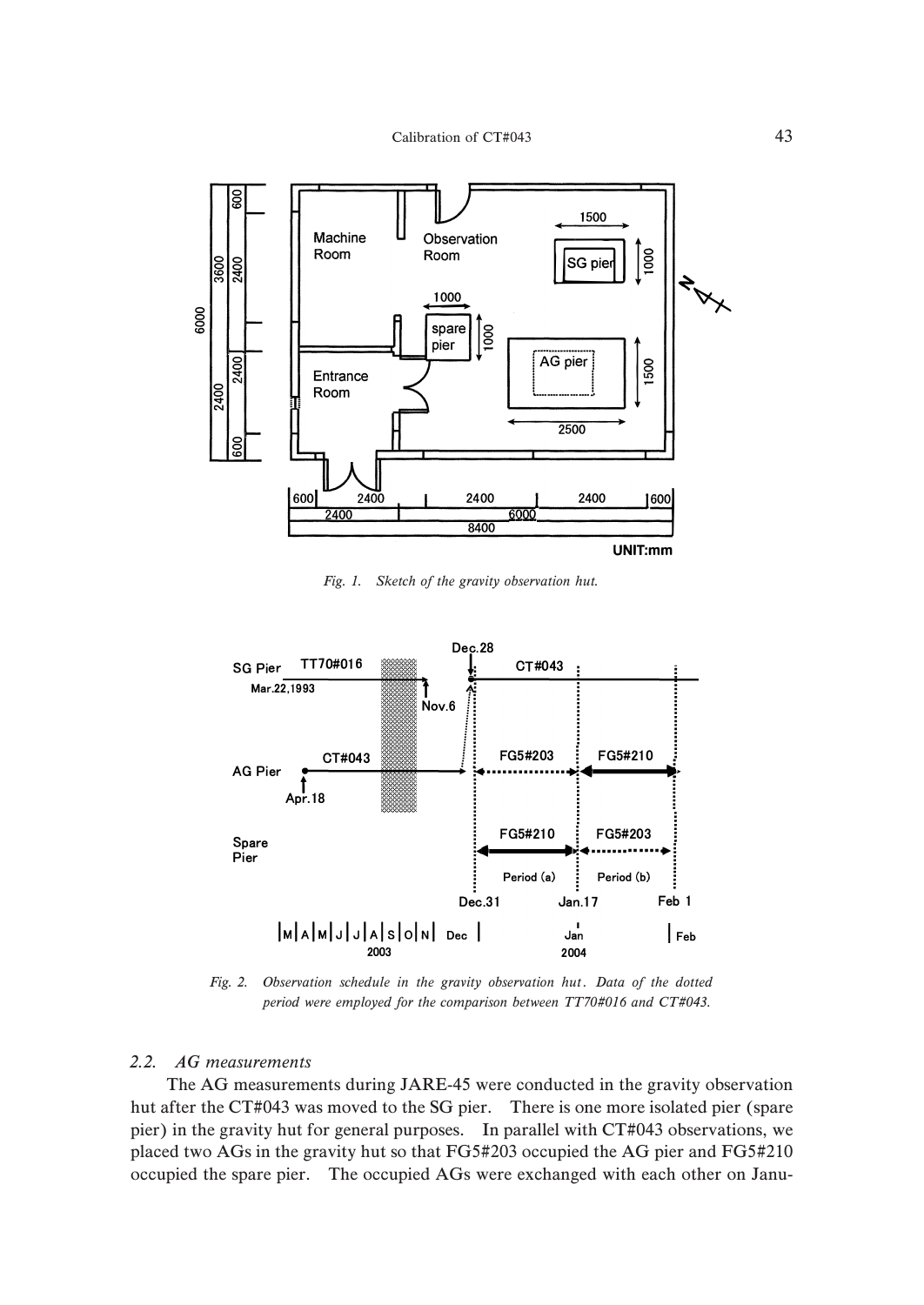ary 17, 2004 to check the instrumental offset between the two AGs.

The absolute gravity values obtained are reported in Fukuda *et al.* (2005). Because of unspecified instrumental troubles, the scatter of  $FG5#203$  was 2 to 3 times larger than that of  $FG5#210$ , even though the mean values agreed quite well; the difference was  $1.7 \mu$ Gal on the AG pier and  $3.4 \mu$ Gal on the spare pier. For the purpose of calibrating the SG, the smaller scatter of the measurements is important. Thus we decided to employ only the data obtained by FG5#210 for the calibration.

### 3. Determination of the calibration factor

### 3.1. Comparison of AG and SG data

Figure 3 shows all the AG and SG data from December 31, 2003 to February 9, 2004. To determine the calibration factor, we basically followed the procedure described in Iwano *et al.* (2003). After correcting for the time lag due to a low pass filter for the SG time series data and removing outliers from the AG time series data, the pairs of SG and AG data which correspond in time were compared.

Usually the SG drift rate is very small, and we do not need to consider it for the regression analyses to determine the scale factor. However, the drift rate of  $CT#043$  is rather large, even though the reason is not known yet. A tentative tidal analysis shows that the drift rate of CT#043 in January 2004 was about  $24 \mu$ Gal/month: this large drift could not be ignored in the regression analyses. We thus estimated the drift rate as well as the scale factor simultaneously in the regression analyses.

Since the occupied AGs were exchanged on January 17 as previously described, regression analyses were conducted for two periods: (a) from December 31 to January 17 and (b) from January 17 to February 1. Figures 4a and b show the AG vs SG data corresponding to each of the two periods. The obtained scale factors were  $-59.232 \pm$ 0.064 $\mu$ Gal/volt for period (a) and  $-59.461 \pm 0.079 \mu$ Gal/volt for period (b), respec-



Fig. 3.  $AG$  (gray) data obtained by FG5#210 and SG (black) data obtained by CT#043 both from December 31, 2003 to February 9, 2004.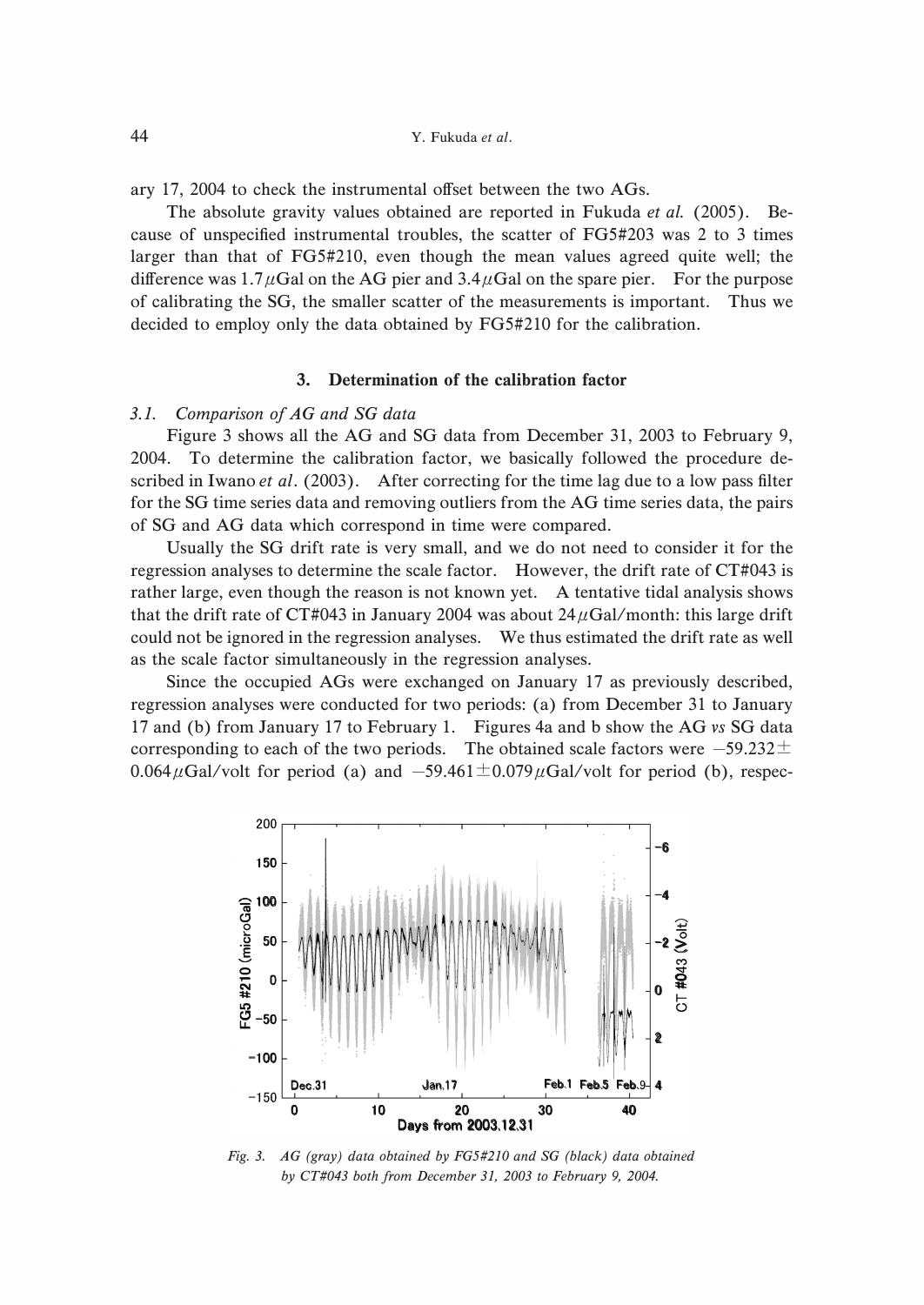

Fig. 4. Data employed for the regression analyses. (a) From December 31, 2003 to January 17, 2004. (b) From January 17 to February 1, 2004.

tively. These two values show an unexpectedly large difference beyond the error level. On January 17, some modification was applied to the data acquisition system of  $CT#043$ ; the connections of the signal cables from the SG to the data acquisition system were rearranged by employing a junction box. After relocation of the CT#043 to the SG. pier in December, the signal cables were temporarily wired until the installation of the junction box. Although we did not have conclusive evidence, we suspected that tangled wiring caused a problem in the electrical ground, and consequently the reference voltage of the data acquisition system was changed. It has been reported that modifications of the observing system, especially electric assemblies, may cause apparent changes of SG sensitivities (Iwano et al., 2005). We thus considered that the scale factor obtained from period (a) suffered such an artificial effect. In contrast, there has been no significant modification in the SG observing system for period (b) since January 17. Therefore we finally adopted the value of  $-59.461 \pm 0.079 \mu$ Gal/volt as the CT#043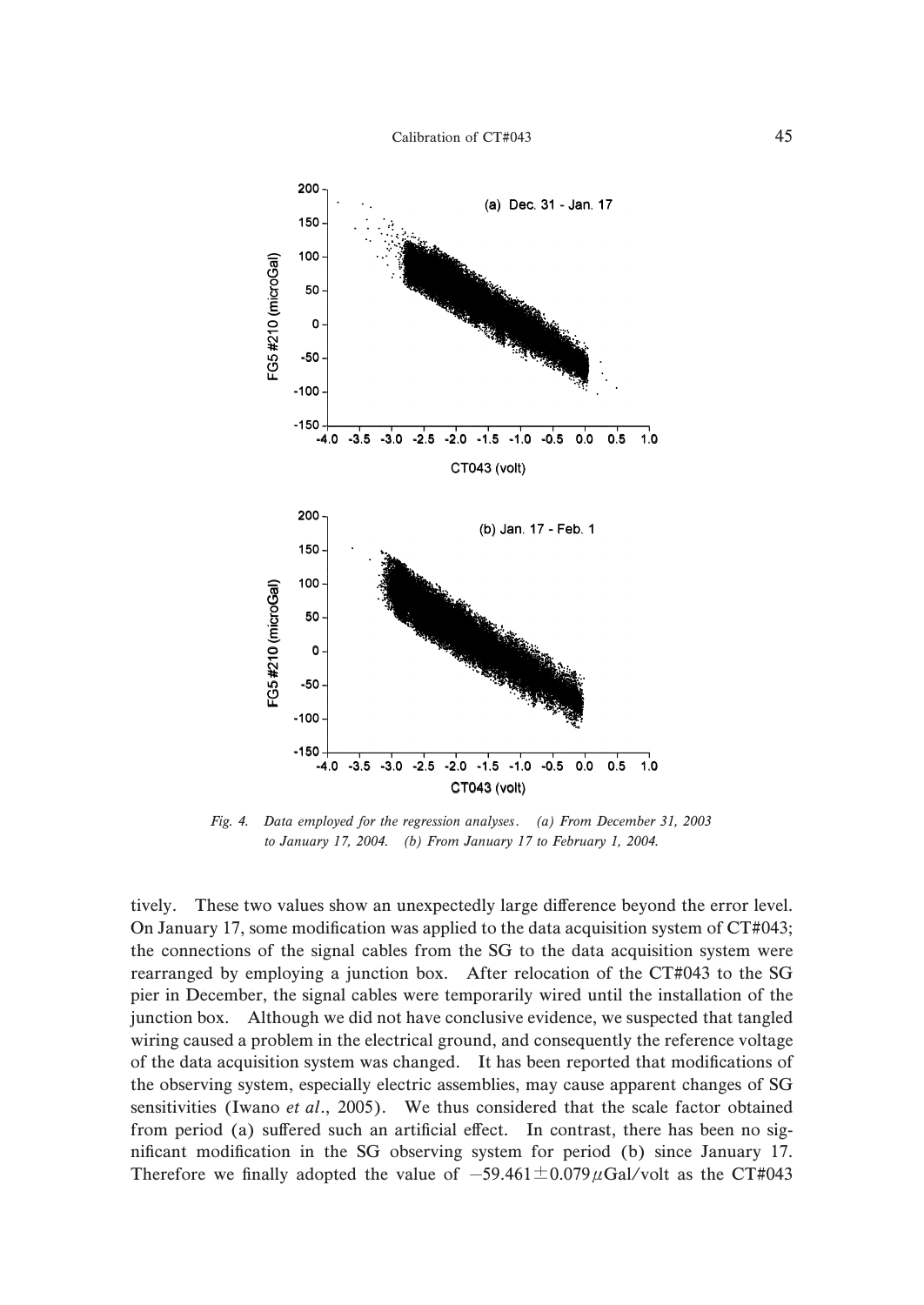scale factor. The drift rate simultaneously estimated by the regression analysis was  $24.2 \mu$ Gal/month. This value shows good agreement with the value estimated from tidal analysis.

### 3.2. Comparison of the scale factors of  $TT70#016$  and  $CT#043$

Because of the complicated field operations of JARE-45, simultaneous observations among  $TT70\#016$ ,  $CT\#043$  and  $FG5\#210$  could not be made. However, using the parallel observations of  $TT70#016$  and  $CT#043$ , we can evaluate the ratio of the scale factors of TT70#016 to that of CT#043. As for the scale factor of TT70#016, it has independently been determined to be  $-58.168 \mu \text{Gal/volt}$  by Iwano et al. (2003). We can therefore indirectly determine the scale factor of  $CT#043$ .

 $TT70#016$  and  $CT#043$  data were compared both in the time domain and in the frequency domain. Although parallel observations were conducted for about 1 months, artificial noise due to the initial adjustments of  $CT#043$  limited the duration of available data. To make matters worse, the instrumental condition of  $TT70#016$  was not good during the period. Only data from September to October 2003 could be used for the comparison in the time domain. The comparison was conducted  $(1)$  using  $1$  hour sampling data, and  $(2)$  using 1 minute sampling data. The results are summarized in rows 1 and 2 of Table 1.

In the frequency domain, the comparison can be conducted from the amplitude correspondence of two tidal signals. In this case, we do not necessarily require the same period of data. Thus we conducted the comparison in the following two cases; (1) using 10 years' data for  $TT70#016$  and one year's data for  $CT#043$ , and (2) using the same period of data from September and October 2003. The results of the comparison are summarized in rows 3 and 4 of Table 1.

Table 1 shows that very similar values are obtained for the ratio of the scale factors with relative differences of only  $0.03\%$ . If we employ the average ratio of 0.97839 and assume the scale factor of TT70#016 to be  $-58.168 \mu$ Gal/volt, we can calculate the scale factor of CT#043 to be  $-59.453 \mu$ Gal/volt, which coincides very well with the scale factor of  $-59.461 \pm 0.079 \mu$ Gal/volt determined by FG5#210 measurements. Even if we employ another value in Table 1 as the ratio of the scale factors, the final difference between the value estimated from the comparison with TT70#016 and that obtained by FG5#210 is only  $0.01-0.02\%$ , almost one order of magnitude smaller than the relative

| Method of the estimation        | Ratio   | Data employed                                              |
|---------------------------------|---------|------------------------------------------------------------|
| (1) Time domain comparison      | 0.97841 | 1 hour sampling data<br>from September to October, 2003    |
| (2) Time domain comparison      | 0.97850 | 1 minute sampling data<br>from September to October, 2003  |
| (3) Frequency domain comparison | 0.97844 | 10 years of data for TT70#016<br>1 year of data for CT#043 |
| (4) Frequency domain comparison | 0.97819 | 2 months of data from September to<br>October, 2003        |
| Average                         | 0.97839 |                                                            |

Table 1. Estimated ratios of the scale factors of  $TT70#016/CT#043$ .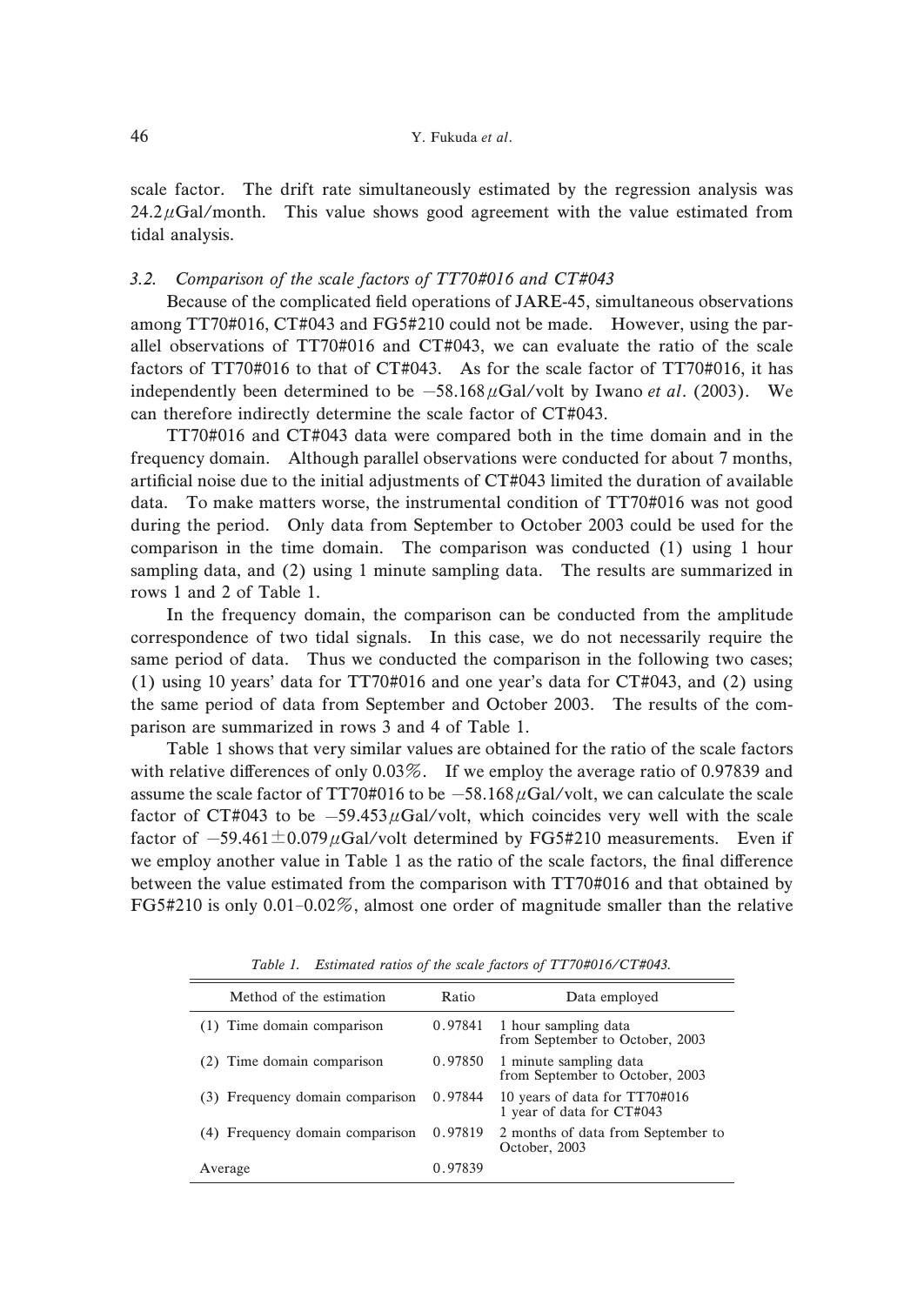accuracy of the direct calibration. This result suggests also that the apparent sensitivity change appeared only during period (a), when the problem of cables connections was the most probable reason for the apparent sensitivity change.

### 4. Concluding remarks

By means of parallel observation with an AG, we determined the scale factor of CT#043 to be  $-59.461 \pm 0.079 \mu$ Gal/volt. This value was also confirmed by comparison with the scale factor of TT70#016. This means that the calibration of TT70#016 in 2001 (Iwano et al., 2003) was indirectly confirmed by the AG measurements of this study.

An important caution is the sensitivity change during the first half of the parallel measurements in January 2004. The apparent sensitivity change is probably due to improper connections of the signal cables. This problem reduced the number of data employed for the calibration by half, and degraded the final estimation error. Some modifications of the system are likely to cause such sensitivity changes.

#### Acknowledgments

We thank all the JARE-45 members led by Prof. H. Kanda for their kind support. This work was partially supported by a Grant-in-Aid for Scientific Research from the Ministry of Education, Culture, Sports, Science and Technology (No. 14340132).

#### References

- Aoyama, Y., Nawa, K., Yamamoto, H., Doi, K., Shibuya, K. and Sato, T. (1997): Calibration of the superconducting gravimeter at Syowa Station using an absolute gravimeter FG-5. Dai-6-kai Chôdendô Juryoku-kei Wa-kushopu Shûroku (Proceedings of the 6th Workshop on SG), Tokyo, Natl Inst. Polar Res., 48-49 (in Japanese).
- Baker, T.F. and Bos, M.S. (2001): Tidal gravity observations and ocean tide models. J. Geod. Soc. Jpn., 47,  $76 - 81.$
- Boedecker, G. and Fritzer, T. (1986): International Absolute Gravity Basestation Network, Status Report 1986. International Association of Geodesy Special Study Group 3.87, Veroffentlichungen der Bayerischen Kommission fur die Internationale Erdmessung der Bayerischen Akademie der Wissenschaften, Heft Nr. 47, 68 p.
- Crossley, D., Hinderer, J., Casula, G., Francis, O., Hsu, H.T., Imanishi, Y., Jentzsch, G., Kaarianen, J., Merriam, J., Meurers, B., Neumeyer, J., Richter, B., Shibuya, K., Sato, T. and van Dam, T. (1999): Network of superconducting gravimeters, benefits a number of disciplines. EOS Trans. AGU, 80  $(11), 121, 125-126.$
- Fukuda, Y., Higashi, T., Takemoto, S., Iwano, S., Doi, K., Shibuya, K., Hiraoka, Y., Kimura, I., McQueen, H. and Govind, R. (2005): Absolute gravity measurements in Australia and Syowa Station, Antarctica. GGSM2004, IAG International Symposium, Springer (in press).
- Ikeda, H., Doi, K., Fukuda, Y., Noguchi, T., Nakashima, T., Iimura, K. and Shibuya, K. (2004): Installation of a superconducting gravimeter in Antarctica and development of its vibration-isolating mechanism and remote monitoring system. Teion Kôgaku (J. Cryo. Soc. Jpn.), 39, 348-353 (in Japanese with English abstract).
- Iwano, S., Kimura, I. and Fukuda, Y. (2003): Calibration of the superconducting gravimeter TT70#016 at Syowa Station by parallel observation with the absolute gravimeter FG5#203. Polar Geosci., 16,  $22 - 28.$
- Iwano, S., Fukuda, Y., Sato, T., Tamura, Y., Matsumoto, K. and Shibuya, K. (2005): Long period tidal